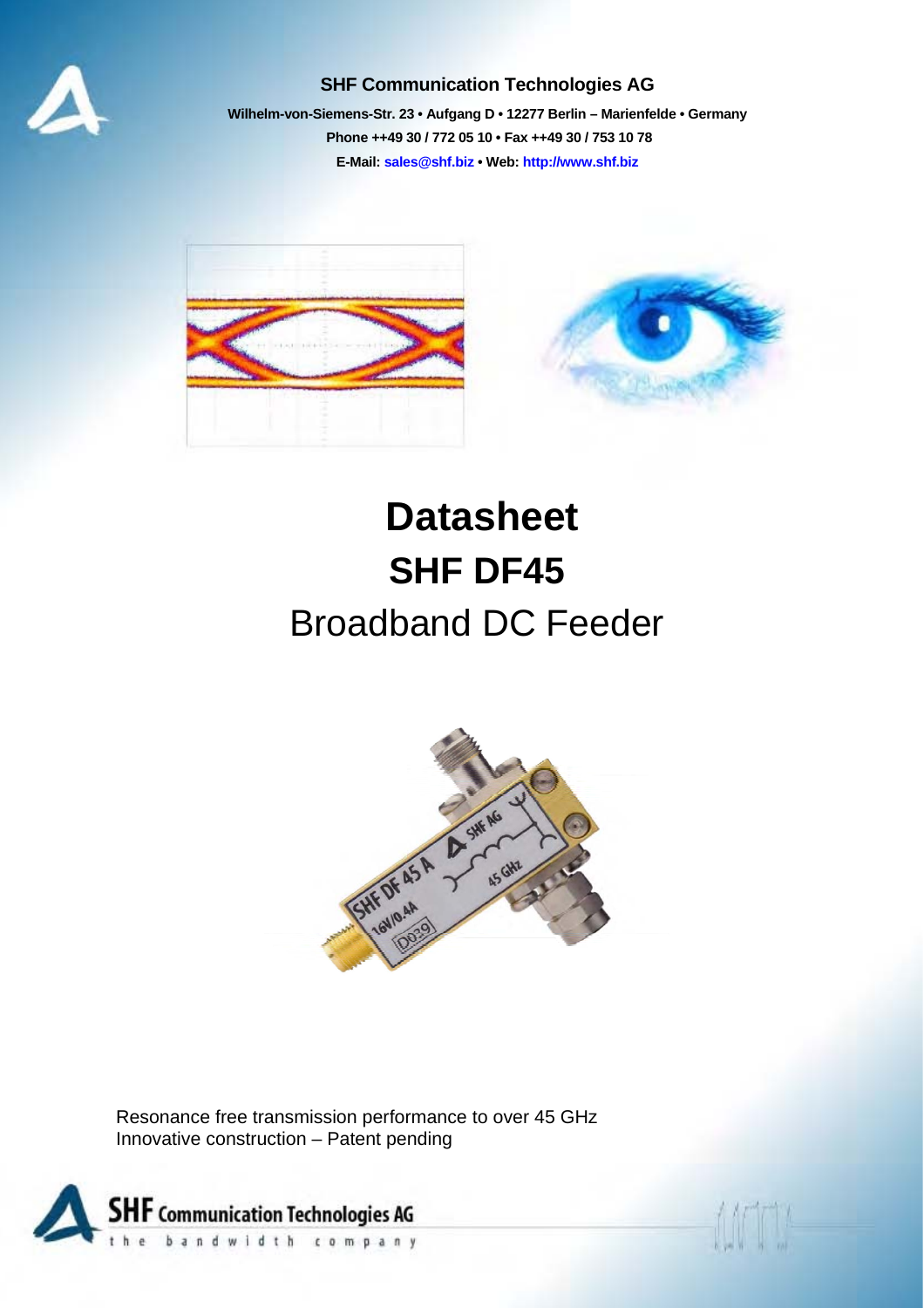

| <b>Specifications - SHF DF45</b> |  |
|----------------------------------|--|
|----------------------------------|--|

| <b>Parameter</b>          | <b>Symbol</b>    | <b>Unit</b> | <b>Min</b> | <b>Typ</b> | <b>Max</b> | <b>Conditions</b> |
|---------------------------|------------------|-------------|------------|------------|------------|-------------------|
| High frequency 3 dB point | $f_{\sf HIGH}$   | <b>GHz</b>  | 45         |            |            |                   |
| Insertion loss            | $S_{21}$         | dB          |            | 1          | 1.5        | $<$ 40 GHz        |
| Input return loss         | $S_{11}$         | dB          |            |            | $-17$      | >500 kHz <15 GHz  |
|                           |                  |             |            |            | $-12$      | $<$ 40 GHz        |
| Rise time/Fall time       | $t_r/t_f$        | ps          |            |            | 5          | $1090\%$          |
| Maximum current           | $I_{\text{max}}$ | mA          |            |            | 400        |                   |
| Maximum voltage *         | $V_{\text{max}}$ |             |            |            | 16         |                   |
| Input connector           |                  |             |            |            |            | $K(2.9$ mm)       |
| Output connector          |                  |             |            |            |            | $K(2.9$ mm)       |
| <b>Dimensions</b>         |                  | mm          |            |            |            | 40x13x12.6        |

\*100V, 200V versions available on request Note that this affects the S specification at low frequencies

### Insertion loss and input return loss





#### 200 150 160 120 120 90 80 60 Group delay (ps) 40 30  $Phase (*)$  $\overline{0}$  $\overline{a}$  $\overline{\mathbb{S}}$  $-30$  $-40$  $521$ .  $-80$  $-60$  $-120$  $-90$  $-160$  $-120$  $-200$ <sub>0.04</sub>  $-150$ <sub>0.04</sub>  $20$   $25$   $30$ <br>Frequency (GHz)  $\overline{5}$  $10$ 35  $40$ 45 50 5  $\begin{array}{cc} 20 & 25 & 30 \\ \text{Frequency (GHz)} & \end{array}$ 40 45 50 15  $10$ 15 35

Group delay and phase response

Aperture of group delay measurement: 100MHz

SHF reserves the right to change specifications and design without notice - SHF DF45 - Rev. 1.0 - 16/DEC/2003 Page 2/3